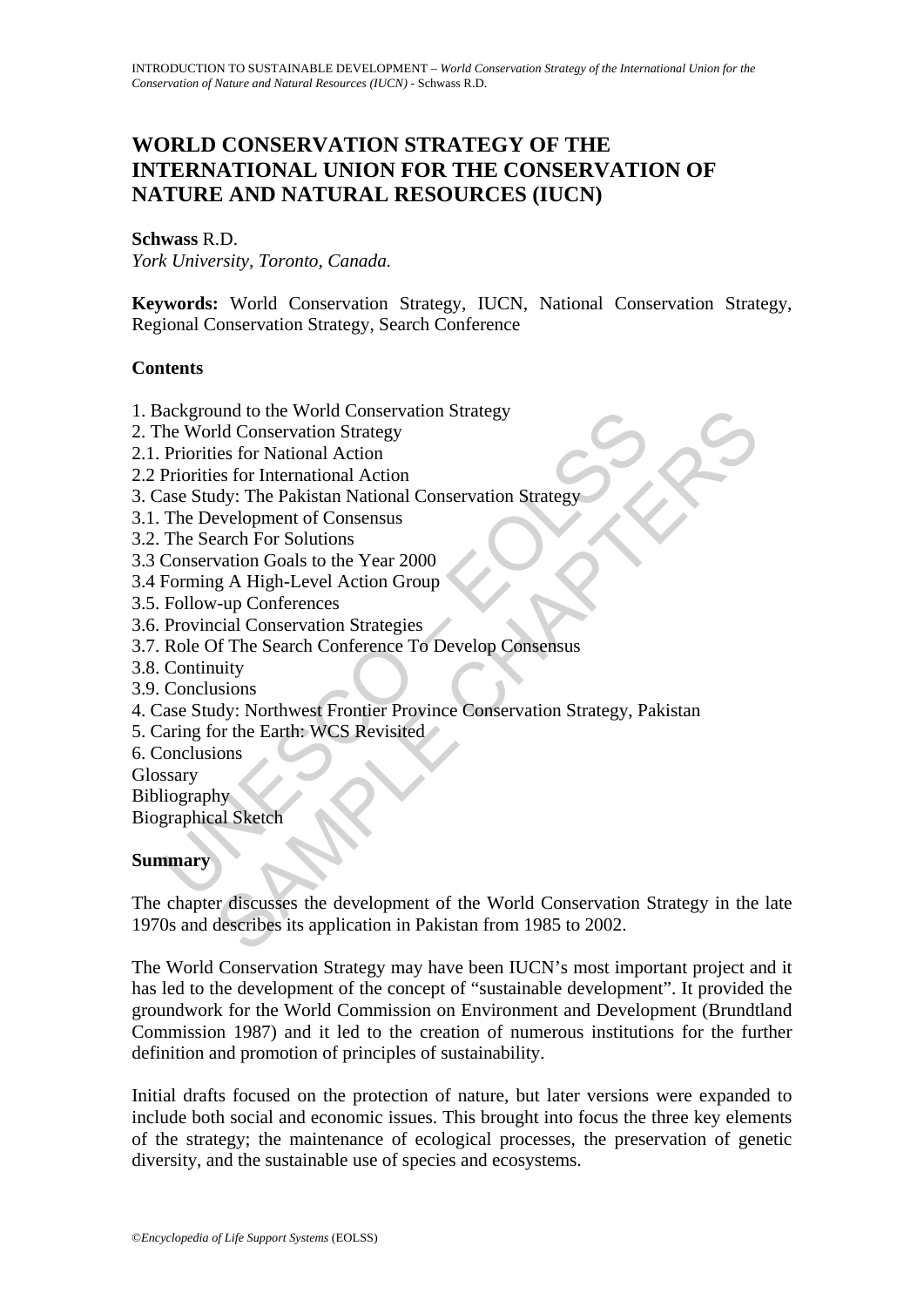The Pakistan NCS was an early attempt to develop a national conservation strategy using participatory action research techniques and in particular, the use of the Search Conference process to bring people together to define long-term goals, to identify constraints and ways to deal with them and to develop consensus on an Action Plan.

The initial process led to the development of a major research and extension program which continues to this day, under the leadership of IUCN Pakistan. Conservation strategies have been developed in each of Pakistan's four provinces and a large number of non-governmental organizations have been developed to implement the strategies. The article also touches briefly on the development of Caring for the Earth, a later version of the WCS, which was produced in time for introduction at the Rio Conference in 1991. It attempted to put forward a new ethic for sustainable living and to enunciate

#### **1. Background to the World Conservation Strategy**

the principles and practices required to achieve global sustainability.

ackground to the World Conservation Strategy<br>International Union for the Conservation of Nature and Natur<br>Id Conservation Union) was founded in 1948 as the Internation<br>action of Nature. At the time, it was the only interna and to the World Conservation Strategy<br>ational Union for the Conservation Strategy<br>ational Union for the Conservation of Nature and Natural Resources<br>broad area of nature. At the time, it was the only international organi The International Union for the Conservation of Nature and Natural Resources (The World Conservation Union) was founded in 1948 as the International Union for the Protection of Nature. At the time, it was the only international organization concerned with the broad area of nature protection. None of the global environmental organizations, WWF, Greenpeace, et al, existed at the time and there was little awareness or concern about pollution. There were no government departments responsible for "environmental affairs", nor were any UN agencies concerned about the global environment until UNEP was formed in the 1970s.

IUCN's primary rationale was to strengthen the nature conservation movement by networking to link expert individuals and national organizations and to pool environmental information at the global level on the assumption that if IUCN helped to share the world's knowledge, its national members would work more effectively and nature would benefit. For the complete story of IUCN's progress in this work, the reader should consult *The Green Web* by Martin Holdgate, Earthscan Publications, 1999.

IUCN's most famous products have reflected its focus on scientific knowledge and research. Its Red Data Books are the most reliable statements on endangered species. The Species Survival Commission, with 8000 members, is the only voluntary network of experts on species conservation in the world. The World Commission on Protected Areas brings together over 1000 of the world's leading "Parks People". The Commission on Environmental Law and its training programs has been the cornerstone of the emerging system of environmental laws in the world.

## **2. The World Conservation Strategy**

The World Conservation Strategy, produced in 1980 with the support of UNEP, WWF, UNESCO and FAO, was the first document to link the conservation of nature to the process of resource development for human needs. It first enunciated and defined the concept of "sustainable development", which was later expanded by the World Commission on Environment and Development, the Brundtland Commission, in 1987.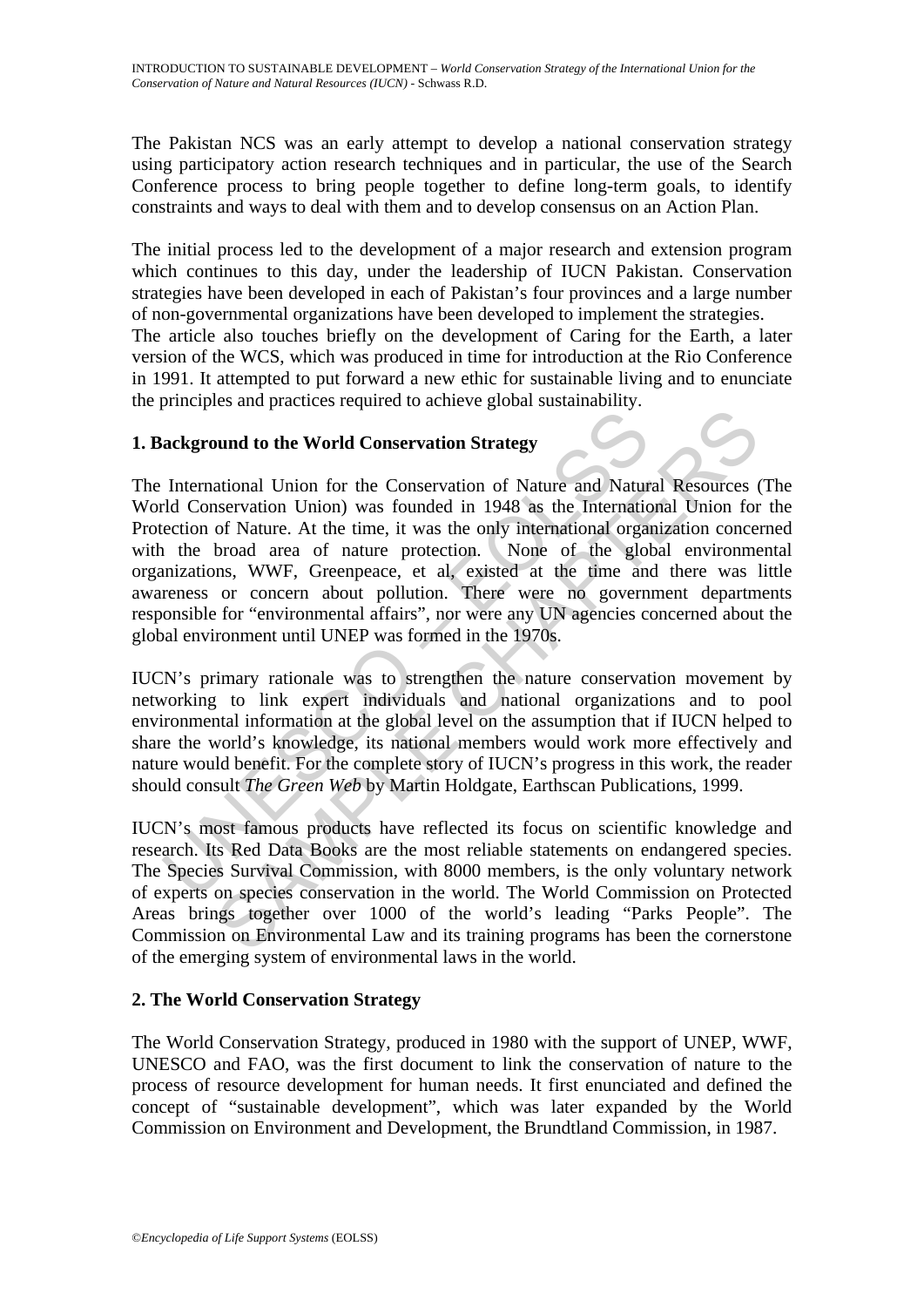The idea of a World Conservation Strategy seems to have emerged in IUCN about 1976. The United Nations Environment Program (UNEP) Governing Council established itself as the global forum for discussing and resolving world environmental issues. It also established such global organizations as: GEMS, the Global Environmental Monitoring System; IRPTC, the International Registry of Potentially Toxic Chemicals; INFOTERRA, the International Environmental Information System; and IEEEP, the International Environmental Education Program. UNEP also moved into the field of environmental law.

IUCN remained the unique forum for global discussions of the conservation of nature. It also had UNEP as a close collaborator, partner and financial supporter. It was clear that rapid growth in world population would continue for at least 25 more years and that nature would be the loser, unless drastic changes could be made in world opinion and policy. Holdgate quotes two paragraphs from the IUCN Bulletin to show the divide between "protection" and "conservation" within IUCN:

"During this period, the pressure of world population on the environment will grow much more severe. The trend towards greater urbanization, unless it is deliberately reversed, could result in still greater environmental disruption. Pressure on living resources will mount enormously.

cy. Holdgate quotes two paragraphs from the IUCN Bulletin t<br>veen "protection" and "conservation" within IUCN:<br>ring this period, the pressure of world population on the envir<br>h more severe. The trend towards greater urbaniz As a result the prospects for conservation will be much the poorer. Species diversity will be further reduced and ecosystem integrity most severely undermined. The most pressing economic needs will be shared by still greater numbers of people; and in the face of their just demand for food and jobs, governments will weaken further in their defence of their people's biological heritage".

Somehow, the gulf had to be bridged. New forms of "development" had to be found which could take into account the needs, attitudes and knowledge of local people allied with the goal of "devising (new) forms of development that are sensitive to ecological and social diversity".

Idgate quotes two paragraphs from the IUCN Bulletin to show the directed dial<br>digate quotes two paragraphs from the IUCN Bulletin to show the directed<br>on" and "conservation" within IUCN:<br>lis period, the pressure of world p "While it may be repugnant for conservationists to divert their precious energies from conservation proper, or to be involved in development at all…unless we are involved much (if not all) that we have achieved in the past and hope to achieve during the coming years, will be destroyed by the efforts to survive of millions of poor and hungry—helped only by biologically prodigal development on the one hand and socially naïve conservation on the other, and therefore not helped at all". (Editorial Comment IUCN Bulletin, New Series vol.7, no.1, January 1976).

This was the challenge, which led to the formulation of the World Conservation Strategy. The approach was defined by Duncan Poore, Secretary-General of IUCN in 1977:

"The Union is concerned with values more, I would say, even than with science. For science should be the servant, not the master of mankind. Our strategy must be firmly based in realism but it must move ahead with vision. We should be the architects of guided change (call it development if you will)—guided change in the direction of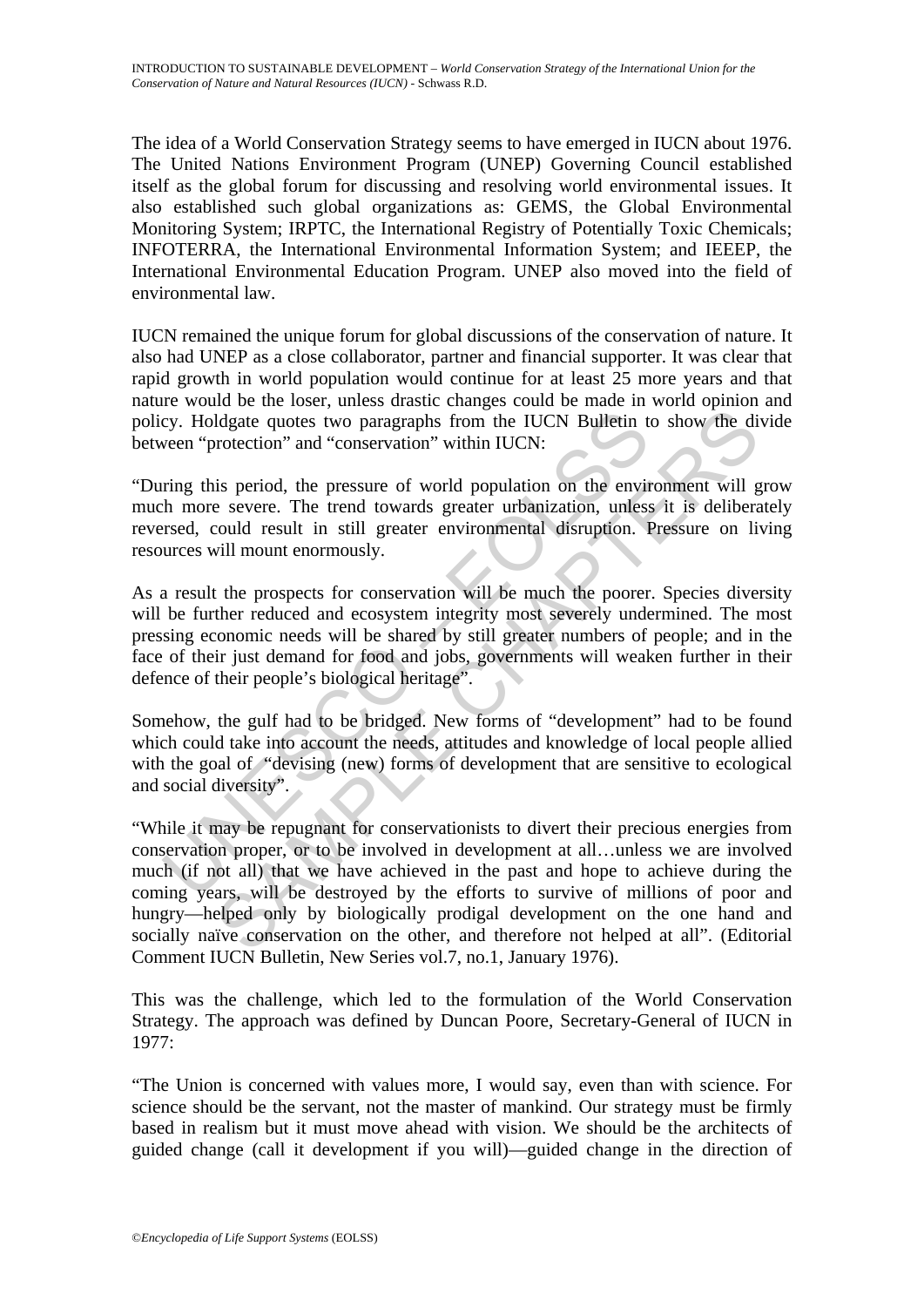increasing the well-being of mankind—not only the standard of living but the good life—but (and the but is all important) in such a way that the potential of the biosphere to support this good life is not diminished". (The Green Web, Martin Holdgate. Earthscan Press, London. P 137).

In the 1970s, a variety of treaties and conventions were developed to promote national and international action. Among these were the UN Convention on the Law of the Sea, the UN Conference on Desertification, the UNESCO/UNEP Intergovernmental Conference on Environmental Education, CITES, the Ramsar Convention, the Migratory Species Convention, the World Heritage Convention and the European Convention for the Conservation of Wildlife and Natural Habitats. In addition, National Conservation Plans were under development in Thailand and environmental legislation was being developed in Indonesia, Jordan, Malawi and Panama. IUCN was a major player in the development of these agreements, but felt that a world strategy was needed and began work on it in the late 1970s.

The first version to reach the public was produced by the IUCN Commission on Education in 1979, when Dr. Al Baez and Julia Marton-Lefevre became Chair and Deputy. The Commission produced an "information booklet on the World Conservation Strategy for decision-makers, a multi-media pack and illustrated glossary for teachers, an environmental education activities handbook and a guidebook to assist young leaders in the formation of wildlife clubs."(Green Web, p.144).

For in the development of these agreements, but felt that a world s<br>began work on it in the late 1970s.<br>
first version to reach the public was produced by the IUCI<br>
first version to reach the public was produced by the IUC is development of these agreements, but felt that a world strategy was new ork on it in the late 1970s.<br>
wersion to reach the public was produced by the IUCN Commission<br>
in 1979, when Dr. Al Baez and Julia Marton-Lefeve be Dr. David Munro, seconded from Environment Canada in 1977 to become Director-General of IUCN, took an active role in the development of the World Conservation Strategy. In 1976, Duncan Poore, his predecessor, had asked science writer Robert Prescott-Allen to help him prepare the first draft. Prescott-Allen organized a wide variety of workshops and committees, including a formal Advisory Committee involving IUCN, UNEP and WWF.

By 1977-78, Prescott-Allen was fully in charge of the WCS. It was planned to be an evolving document, continually under revision as knowledge advanced. Each draft was circulated to IUCN's 400 members, to all Commission members and to UNEP, FAO, UNESCO, WWF and other concerned parties. Four panels were set up specifically to comment on the drafts. The Ashkhabad General Assembly in 1978 spent a full day in technical committee, reviewing the second draft.

The focus of the first two drafts was exclusively on the protection of nature, addressing the conservation and sustainable management of major ecosystems and habitats. The African members objected and in view of the crisis in the Sahel, insisted that the Strategy also address water resources and agriculture. It was agreed that the core of the strategy would be ecosystem conservation but that it should be expanded to cover all living resources including forests, agriculture and fisheries. There was also agreement on the need to accommodate UNEP's increasing sensitivity to development concerns.

In response to this broadened emphasis, Prescott-Allen organized the Strategy around three elements: the maintenance of ecological processes, the preservation of genetic diversity and the sustainable utilization of species and ecosystems—all of which had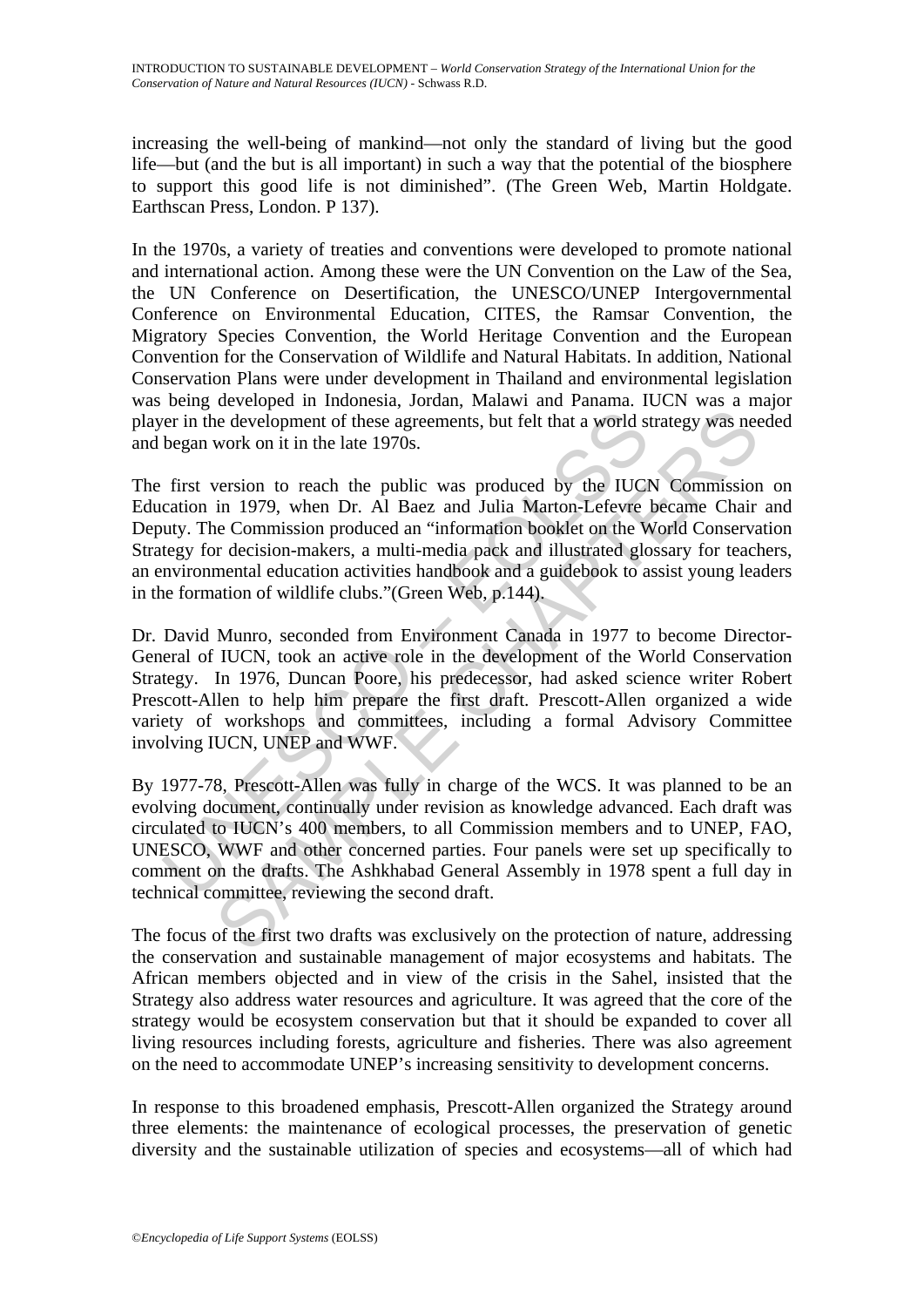been around separately in different sub-disciplines but not put together before. This broadened the usefulness of the framework, but brought it directly into the areas of focus of UNEP, FAO, UNESCO and WWF as well as governments and NGOs including IUCN members.

Two more drafts were produced before agreement could be reached with the three UN partners. Each draft revealed the difficulty of speaking in a strong but balanced way for both conservation and development. UNEP forcefully opposed what it saw as "preservationism", while others felt that "development" received too much support. Lee Talbot, a former Director General of IUCN commented:"…the first draft was essentially a wildlife conservation textbook, for at that time many conservationists regarded development as the enemy to be opposed and many developers, for their part, regarded conservation as, at best, something to be ignored (or at worst, as an obstacle to progress). However, each draft brought the two sides closer, and involved a process of education. The final draft represents a consensus between the practitioners of conservation and development". (Green Web, p.152).

The World Conservation Strategy, in just forty pages, coined the term "sustainable development" and argued that living resource conservation is essential for sustainable development. The Foreword was signed by the leaders of IUCN, UNEP and WWF, Mohamed Kassas, Mostafa Tolba and John Loudon. The message anticipated by seven years the World Commission on Environment and Development.

gress). However, each draft brought the two sides closer, and invertion. The final draft represents a consensus between the servation and development". (Green Web, p.152). World Conservation Strategy, in just forty pages, "Human beings, in their quest for economic development and enjoyment of the riches of nature, must come to terms with the reality of resource limitation and the carrying capacity of ecosystems, and must take account of the needs of future generations. This is the message of conservation. For if the object of development is to provide for social and economic welfare, the object of conservation is to ensure Earth's capacity to sustain development and to support all life.

However, each draft brought the two sides closer, and involved a proces<br>However, each draft brought the two sides closer, and involved a proces<br>The final draft represents a consensus between the practitioners<br>on and develo Earth is the only place in the universe known to sustain life. Yet human activities are progressively reducing the planet's life-supporting capacity at a time when rising human numbers and consumption are making increasingly heavy demands on it. The combined destructive impacts of a poor majority struggling to stay alive and an affluent minority consuming most of the world's resources are undermining the very means by which all people can survive and flourish.

Humanity's relationship with the biosphere (the thin covering of the planet that contains and sustains life) will continue to deteriorate until a new international economic order is achieved, a new environmental ethic adopted, human populations stabilize and sustainable modes of development become the rule rather than the exception. Among the prerequisites for sustainable development is the conservation of living resources.

Development is defined here as: the modification of the biosphere and the application of human, financial, living and non-living resources to satisfy human needs and improve the quality of human life. For development to be sustainable it must take account of social and ecological factors, as well as economic ones; of the living and non-living resource base; and of the long term as well as the short-term advantages and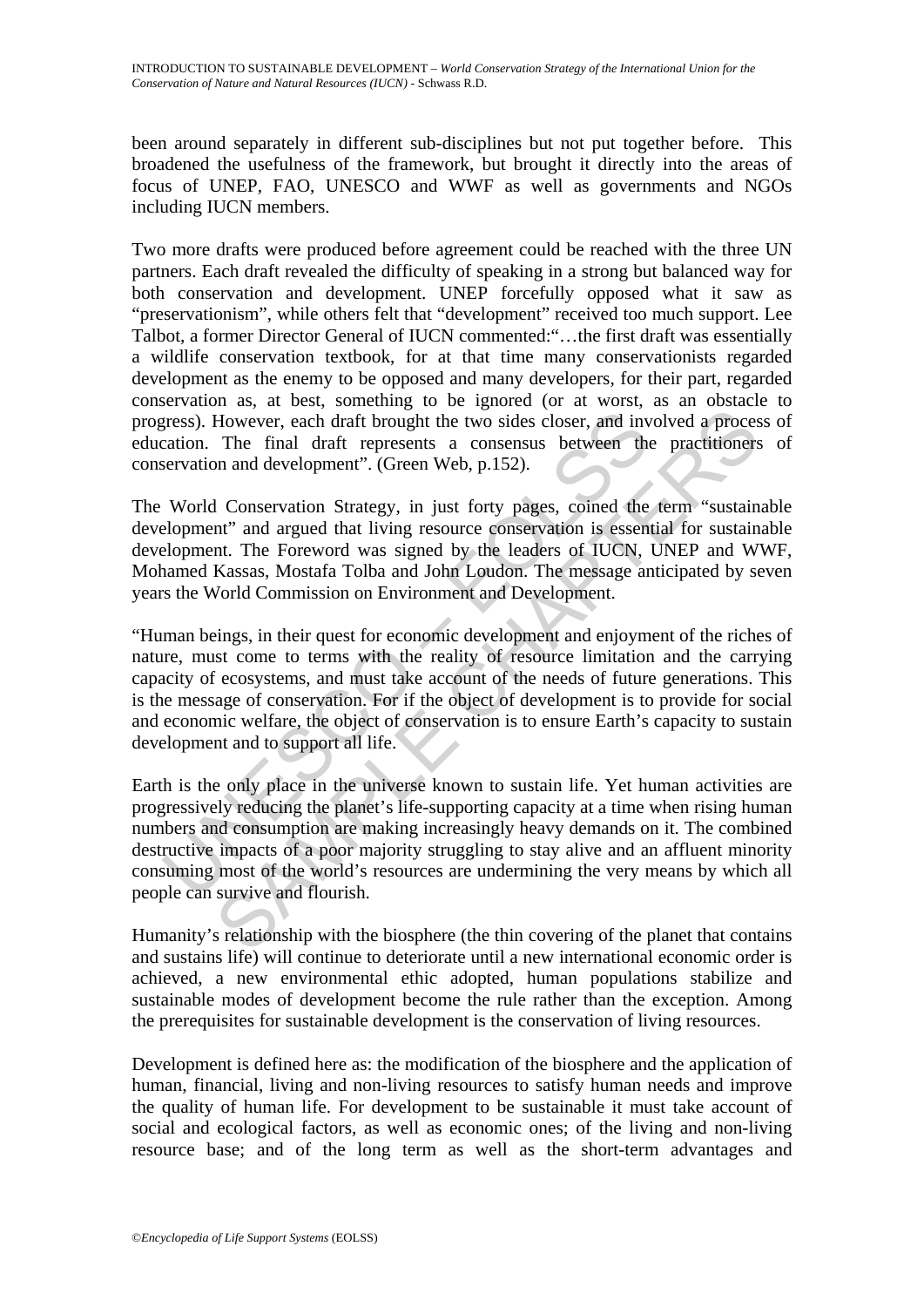disadvantages of alternative actions.

Conservation is defined here as: the management of human use of the biosphere so that it may yield the greatest sustainable benefit to present generations while maintaining its potential to meet the needs and aspirations of future generations. Thus conservation is positive, embracing preservation, maintenance, sustainable utilization, restoration and enhancement of the natural environment. Living resource conservation is specifically concerned with plants, animals and microorganisms and with those non-living elements of the environment on which they depend. Living resources have two important properties, the combination of which distinguishes them from non-living resources; they are renewable if conserved and they are destructible if not.

nam goals largely through use of the biosphere. Conservation aim<br>sum goals largely through use of the biosphere. Conservation aim<br>suring that such use can continue. Conservation's concern fo<br>ainability is a rational respon as largely through use of the biosphere. Conservation aims to achieve the sis largely through use of the biosphere. Conservation aims to achieve the that such a rational response to the nature of living thing threasure iti Conservation, like development, is for people, while development aims to achieve human goals largely through use of the biosphere. Conservation aims to achieve them by ensuring that such use can continue. Conservation's concern for maintenance and sustainability is a rational response to the nature of living things (renewability  $+$ destructibility) and also an ethical imperative, expressed in the belief that "we have not inherited the earth from our parents, we have borrowed it from our children".

The broad goals of the WCS are: the maintenance of essential ecological processes and life-support systems, the preservation of genetic diversity and the sustainable utilization of species and ecosystems. Priority requirements are then provided for each area in the form of checklists such as the following, for maintenance of essential ecological processes and life-support systems:

- reserve good cropland for crops;
- manage cropland to high ecological standards;
- ensure that the principal management goal for watershed forest and pastures is protection of the watershed;
- ensure that the principal goal for estuaries, mangrove swamps and other coastal wetlands and shallows critical for fisheries is the maintenance of the processes on which the fisheries depend; and
- control the discharge of pollutants.
- For preservation of genetic diversity, the priority requirements are:
- prevent the extinction of species.
- reserve as many varieties as possible of crop plants, forage plants, timber trees, livestock, animals for agriculture and aquaculture, microbes and other domesticated organisms and their wild relatives.
- ensure that on site preservation programs protect: the wild relatives of economically valuable and other useful plants and animals and their habitats; the habitats of threatened and unique species; unique ecosystems; and representative samples of ecosystem types.
- determine the size, distribution and management of protected areas on the basis of the needs of the ecosystems and the plant and animal communities they are intended to protect.
- co-ordinate national protected area programs with international ones.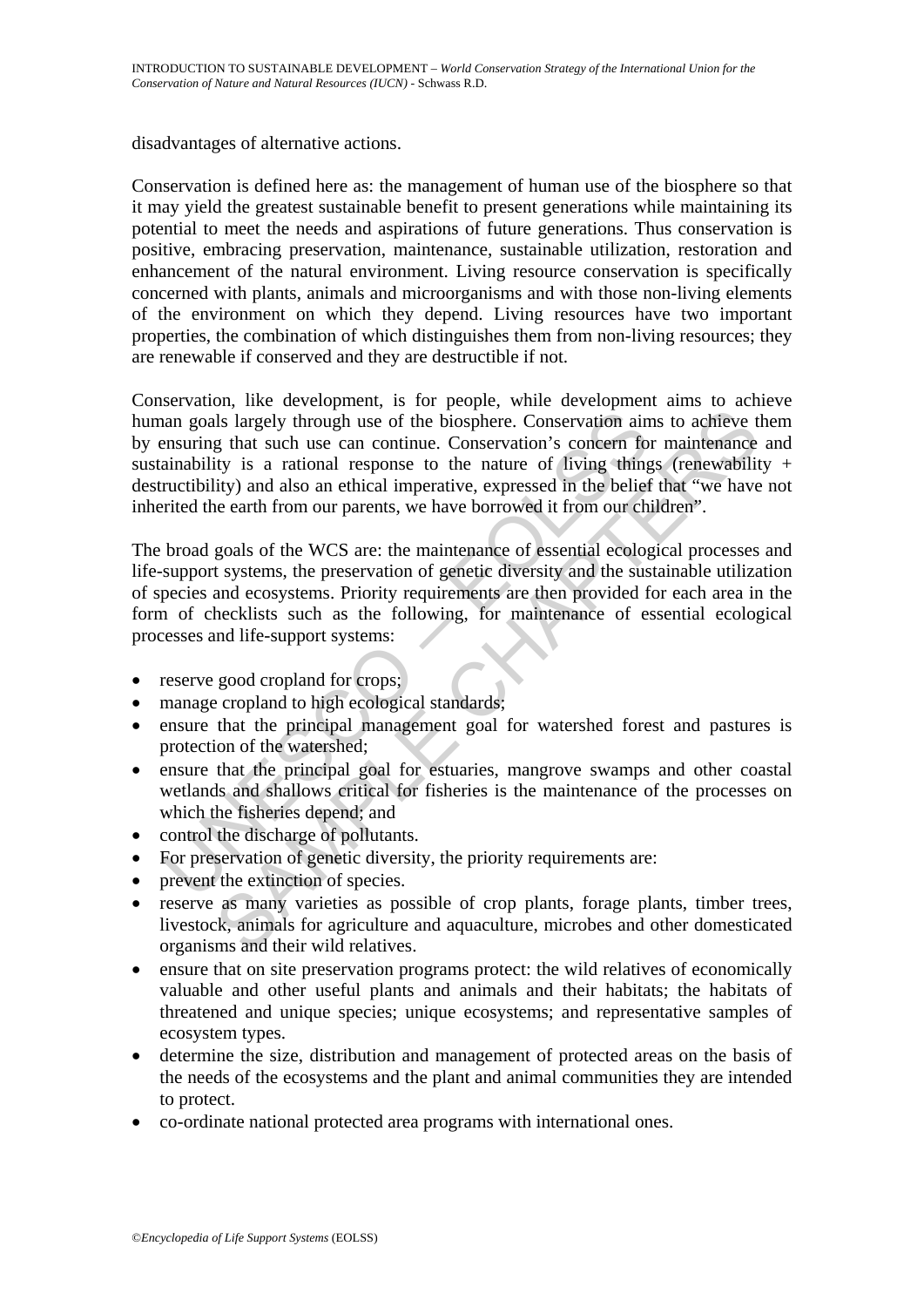For sustainable utilization, the priority requirements are:

- 1. Determine the productive capacities of exploited species and ecosystems and ensure that utilization does not exceed these capacities.
- 2. Adopt conservative management objectives for the utilization of species and ecosystems.
- 3. Ensure that access to a resource does not exceed the resource's capacity to sustain exploitation.
- 4. Reduce excessive yields to sustainable levels.
- 5. Reduce incidental take as much as possible.
- 6. Equip subsistence communities to utilize resources sustainably.
- 7. Maintain the habitats of resource species.
- 8. Regulate international trade in wild animals and plants.
- 9. Allocate timber concessions with care and manage them to high standards.
- 10. Limit firewood consumption to sustainable levels.
- 11. Regulate the stocking of grazing lands so that the long-term productivity of plants and animals can be maintained.
- 12. Utilize indigenous wild herbivores, alone or in combination with livestock, where the use of domestic stock alone will degrade the land.

In summary:

- 1. The maintenance of essential ecological processes and life-support systems primarily requires rational planning and allocation of uses and high quality management of those uses.
- 2. The preservation of genetic diversity primarily requires the timely collection of genetic material and its protection in banks, plantations and so on, in the case of off site preservation, and ecosystem protection in the case of on site preservation.
- Allocate timber concessions with care and manage them to high st<br>Limit firewood consumption to sustainable levels.<br>Regulate the stocking of grazing lands so that the long-term pro<br>and animals can be maintained.<br>Utilize ind is et the stocking of grazing lands so that have and manage them to high standards.<br>
irewood consumption to sustainable levels.<br>
the the stocking of grazing lands so that the long-term productivity of pl<br>
mals can be maint 3. The sustainable utilization of ecosystems and species requires knowledge of the productive capacities of those resources and measures to ensure that utilization does not exceed those capacities. (World Conservation Strategy, IUCN, 1980).

The World Conservation Strategy then sets out seven sets of priorities for national action and six more for international action.

## **2.1. Priorities for National Action**

- 1. The development of a framework for national and subnational conservation strategies.
- 2. The integration of conservation and development.
- 3. Environmental planning and rational use allocation.
- 4. Legislation and organization to improve the capacity to manage.
- 5. Training and research to improve the capacity to manage.
- 6. Build support for conservation through participation and education.
- 7. Develop a framework for conservation-based rural development. (WCS, Section 8).

#### **2.2 Priorities for International Action**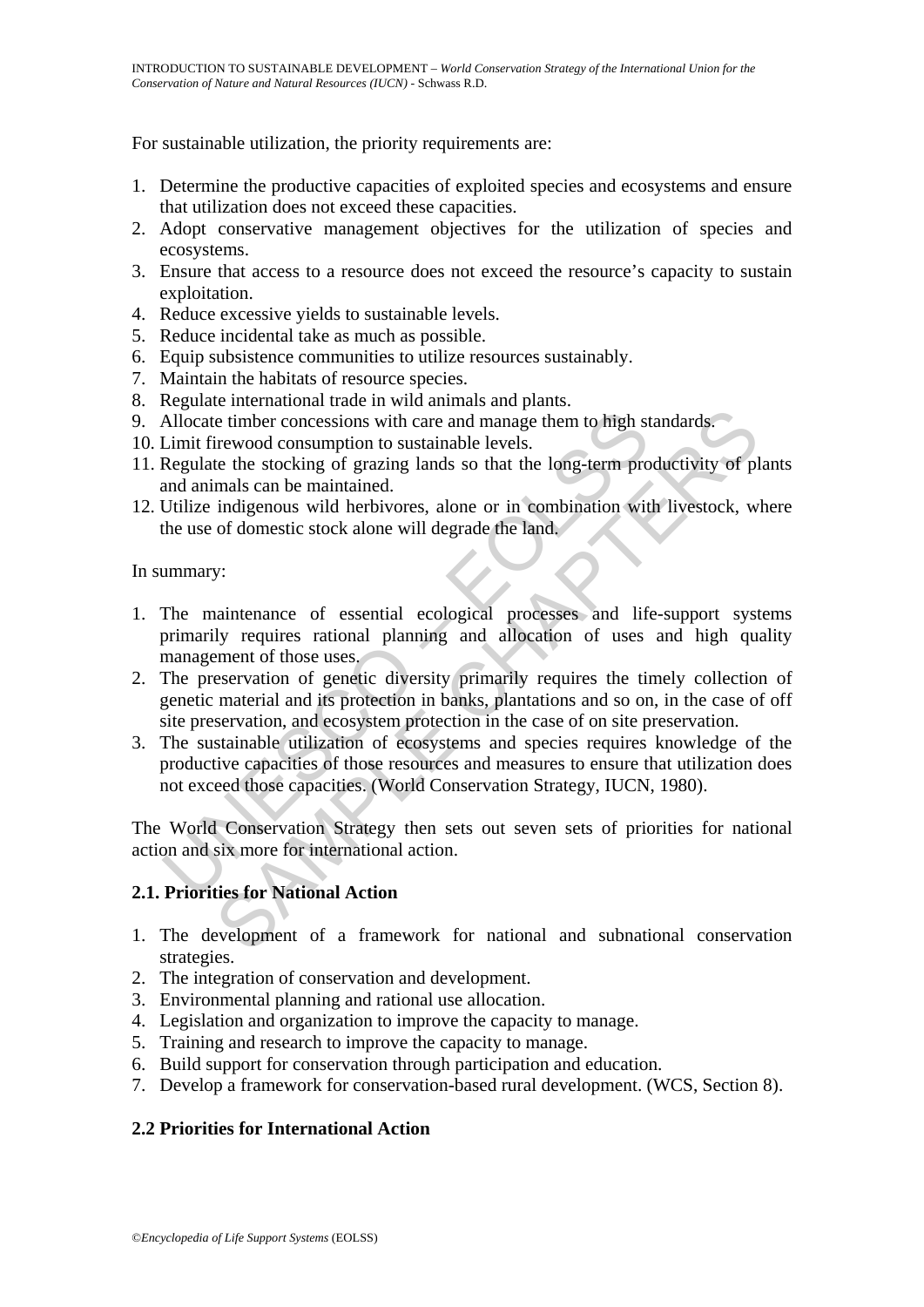- 1. Development of laws and assistance for international action.
- 2. An emphasis on tropical forests and drylands.
- 3. A global program for the protection of genetic resource areas.
- 4. Effective management of the global commons.
- 5. Regional strategies for international river basins and seas.
- 6. Development of strategies for achieving sustainable development. (WCS, Section 15).
- -
- -
- -

# TO ACCESS ALL THE **26 PAGES** OF THIS CHAPTER,

Visit: http://www.eolss.net/Eolss-sampleAllChapter.aspx

#### **Bibliography**

Burki S.J., Pakistan's Economy: The Current Situation, Challenge of the Emerging Future. International Relations Dept.,World Bank, Jan. 1986

Visit: http://www.eolss.net/Eolss-sampleAllChapte<br>Visit: http://www.eolss.net/Eolss-sampleAllChapte<br>iography<br>is 3.J., Pakistan's Economy: The Current Situation, Challenge of the Emergin<br>ions Dept., World Bank, Jan. 1986<br>ro Munro D. and Prescott-Allen R. *Caring for the Earth: A Strategy for Sustainable Living,* IUCN, UNEP, WWF, 1991.228pp. [This book is an updated and expanded WCS, based on extensive consultations with development workers around the world. Whereas the WCS centered on biological issues, *Caring for the Earth* includes focuses on sustainability in its broadest form.]

Holdgate M. (1999) *The Green Web*, Earthscan, London. 308 pp. [This book provides an overview of 50 years of conservation effort throughout the world, and a detailed account of the evolution of the World Conservation Union (IUCN)]

Runnalls D., *Pakistan and Sustainable Development: An Examination of the NCS Process,* IRPP Report, Ottawa, Canada, June, 1994. (This was the first systematic evaluation of the Pakistan NCS process).

Toward a National Conservation Strategy For Pakistan – Edited by Ayub Qutub, The Proceedings of The Pakistan Workshop, August 25 – 28, 1986.pp387 (This book contains the full text of the Issues Paper (Schwass), the 13 specialist papers and the proceedings of the Search Conference).

US ACCESS ALL THE 20 PAGES OF THIS CHAPTER,<br>Visit: http://www.eolss.net/Eolss-sampleAllChapter.aspx<br>
Wisit: http://www.eolss.net/Eolss-sampleAllChapter.aspx<br>
P<br>
thet, World Bank, Jan. 1986<br>
P<br>
Prescot-Allen R. Caring for t Weisbord M.R., ed., *Discovering Common Ground, How Future Search Conferences Bring People Together to Achieve Breakthrough Innovation, Empowerment, Shared Vision and Collaborative Action*. Berrett-Koehler Publishers, San Francisco, USA. 1992. (This book reviews 35 Case Studies of the use of the Search Conference technique for strategic planning.)

*World Conservation Strategy*, IUCN, 1980. (The first articulation of sustainable development, this document focuses on the biological and ecological issues.)

World Commission on Environment and Development, (The Brundtland Report). Title: *Our Common Future*, Oxford University Press. 1987. 400 pp. (This report borrowed the concept of sustainable development from IUCN and expanded it into a framework for action).

#### **Biographical Sketch**

**Rodger Schwass** is Professor Emeritus & Senior Scholar, Faculty of Environmental Studies, York University, Toronto, Canada. He has been Dean of the Faculty (1976-1982) and Director of York International (1982-1984). Since 1976 he has worked with Eric Trist and others to adapt search